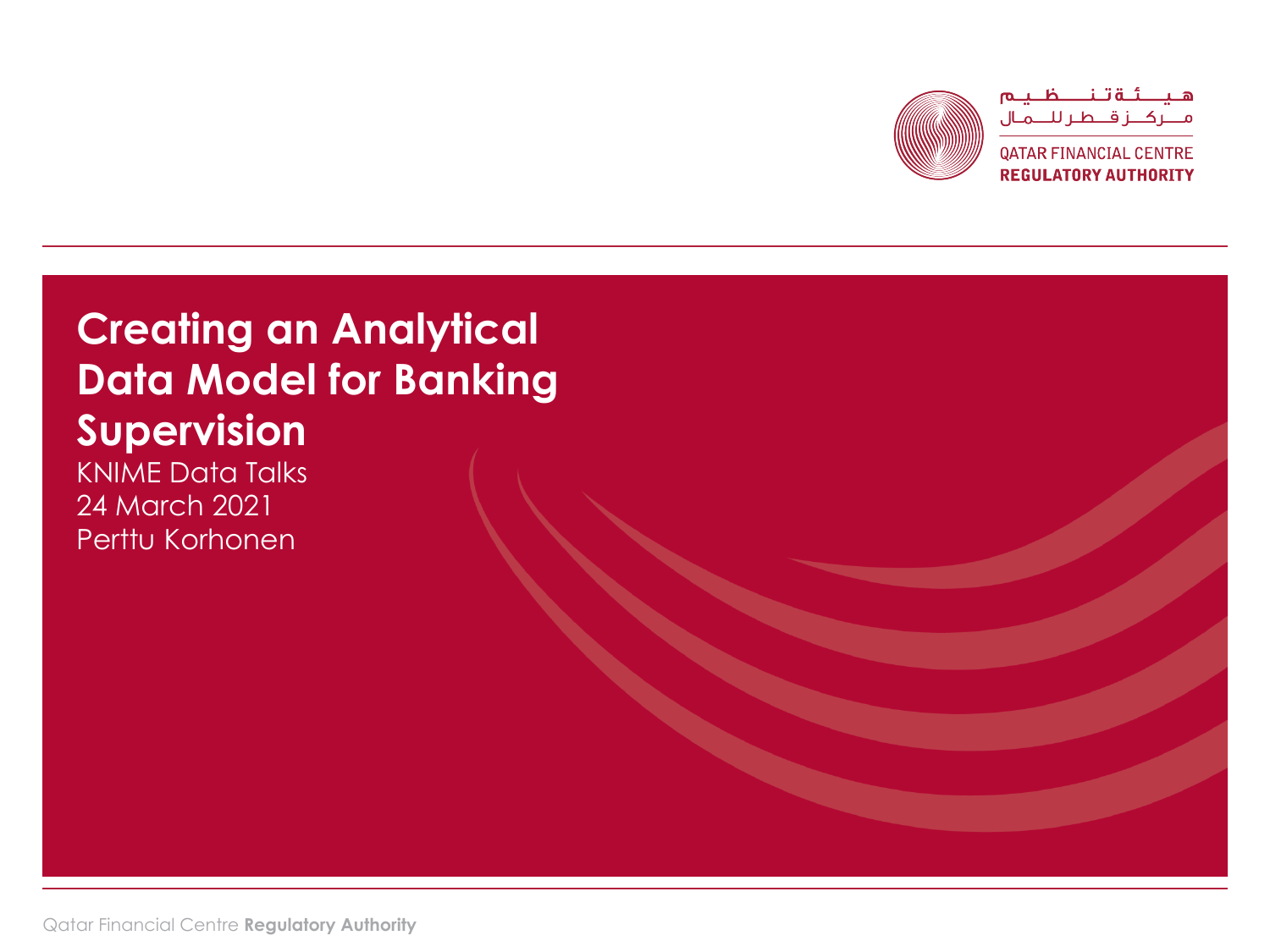

- Unlike statistical data that must be **aggregatable** over entities and time, regulatory returns start from the firms with their **idiosyncrasies**
- But in the recent years more demands for **analytical** use
- Analysis requires context, contrast and comparisons, i.e. **cohesiveness**, and the ability to **quickly explore and find data**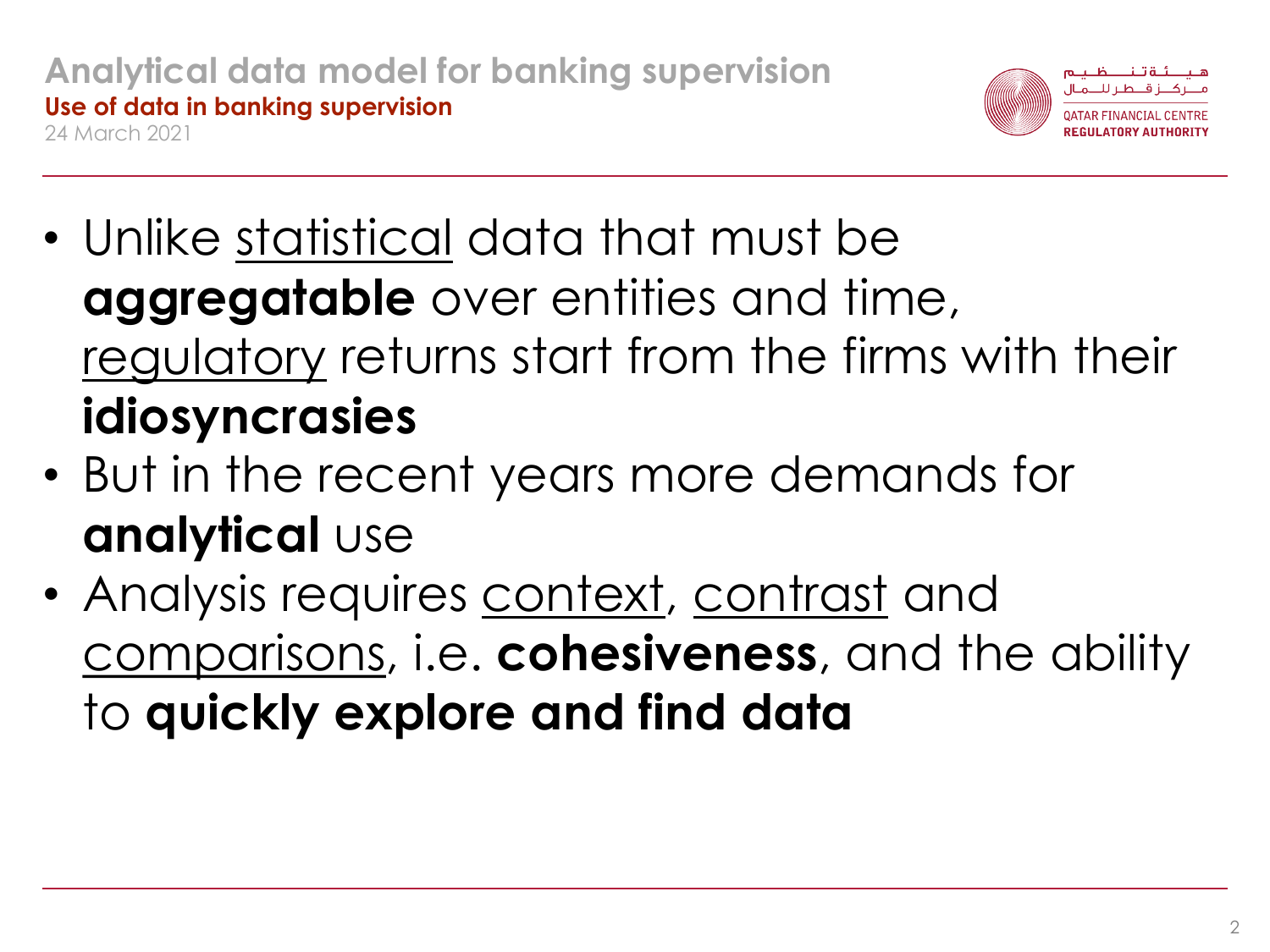

- Multiple measures depending on the variable:
	- Stock:
		- End-of-period balance (EOP)
		- Average daily balance over the period
	- Flow:
		- Period's new flow
		- Cumulative financial-year-to-date flow (FYTD)
- Depending on the firm, the **period can be either monthly or quarterly**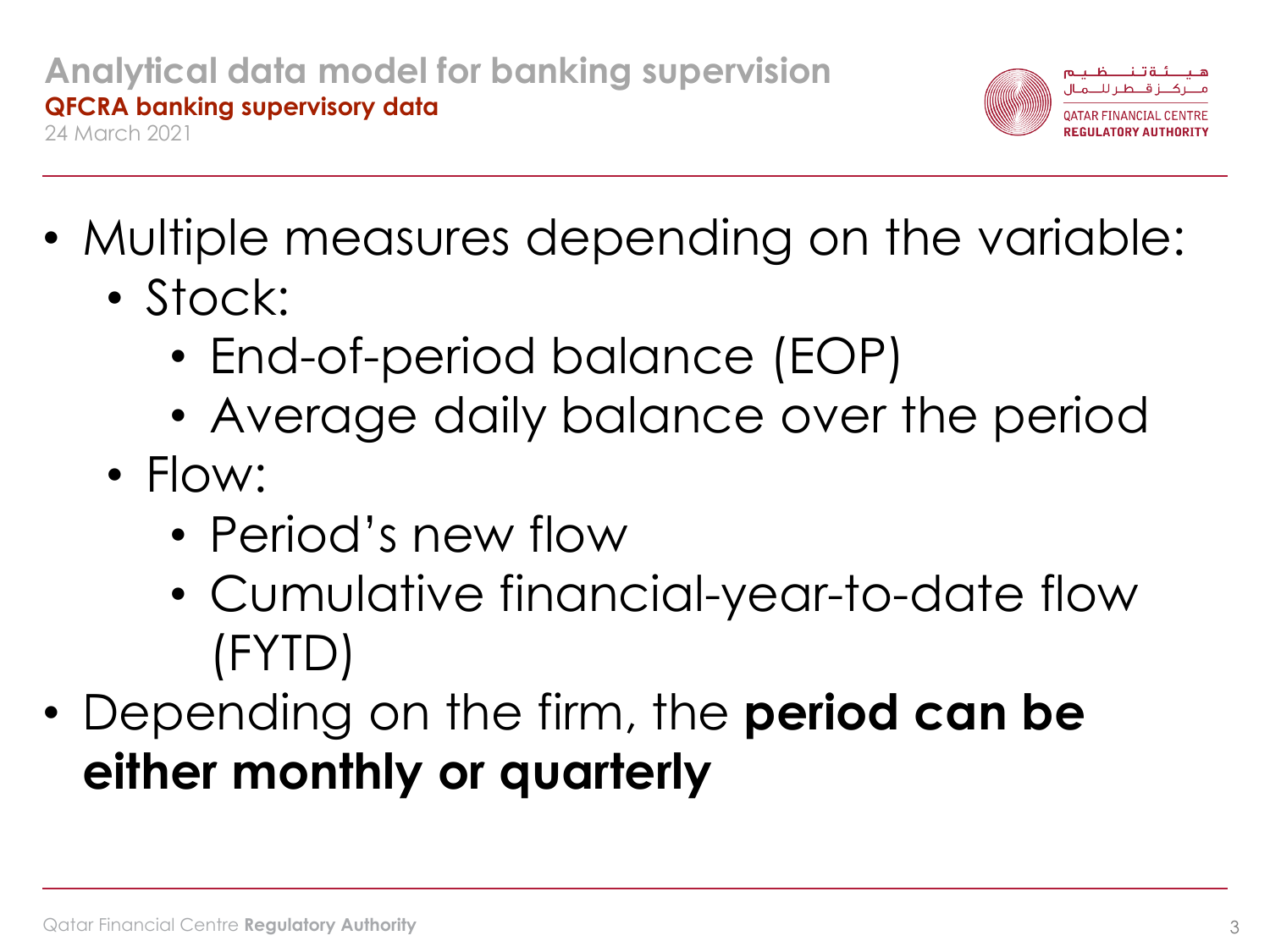#### **Analytical data model for banking supervision Two types of financial ratios** 24 March 2021



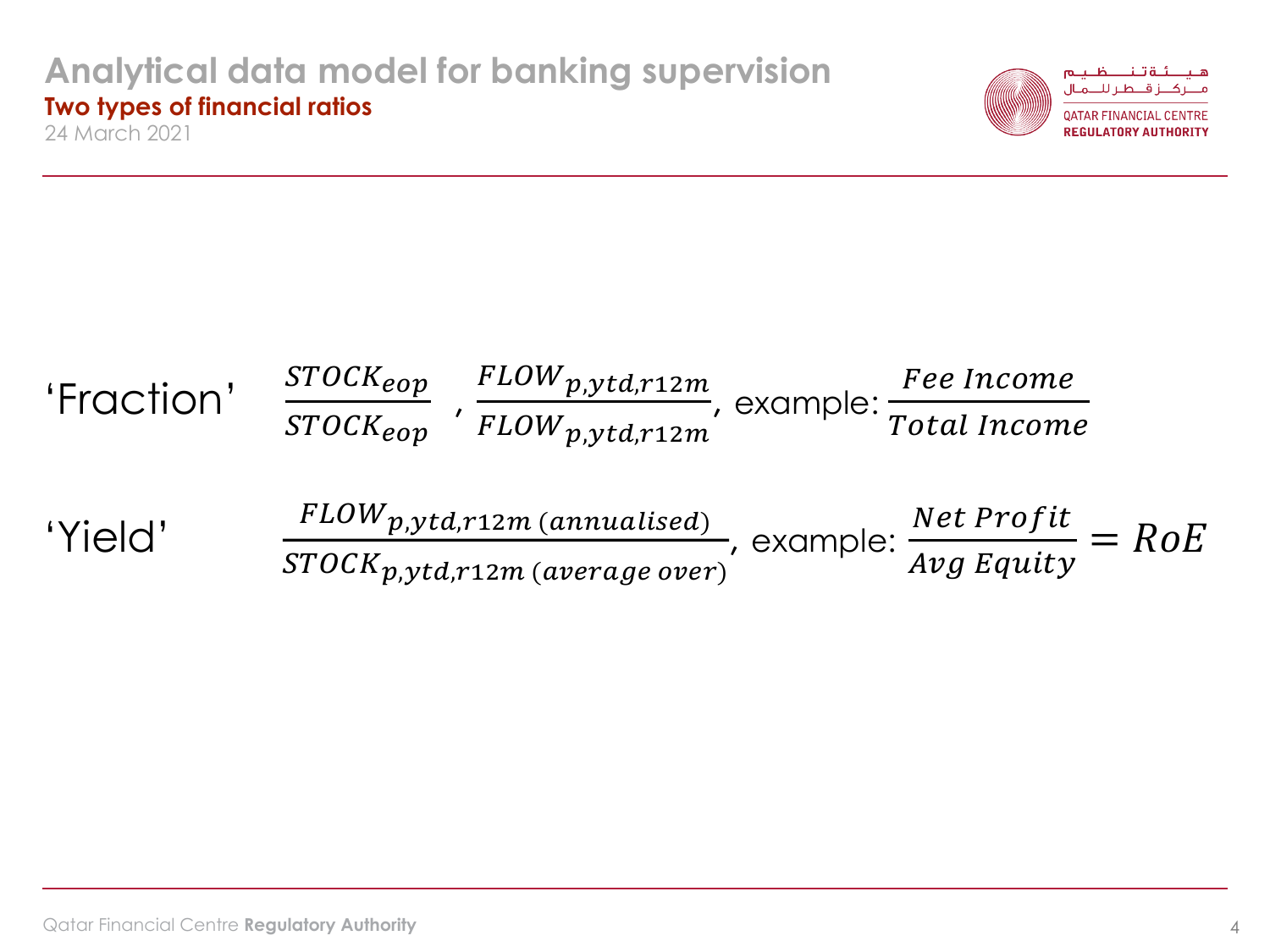## **Document heading here eXtensible Business Reporting Language**

Date goes here



أقتناظ وسما

**QATAR FINANCIAL CENTRE REGULATORY AUTHORITY** 

# **XBRL: Mapping hierarchical statements to XML**



From: P.J. Hulst, DeNederlandscheBank [\(2019\): Value of XBRL for banking supervision](http://2019.eurofiling.info/wp-content/uploads/2019-06-19_PaulHulst_DNB.pdf)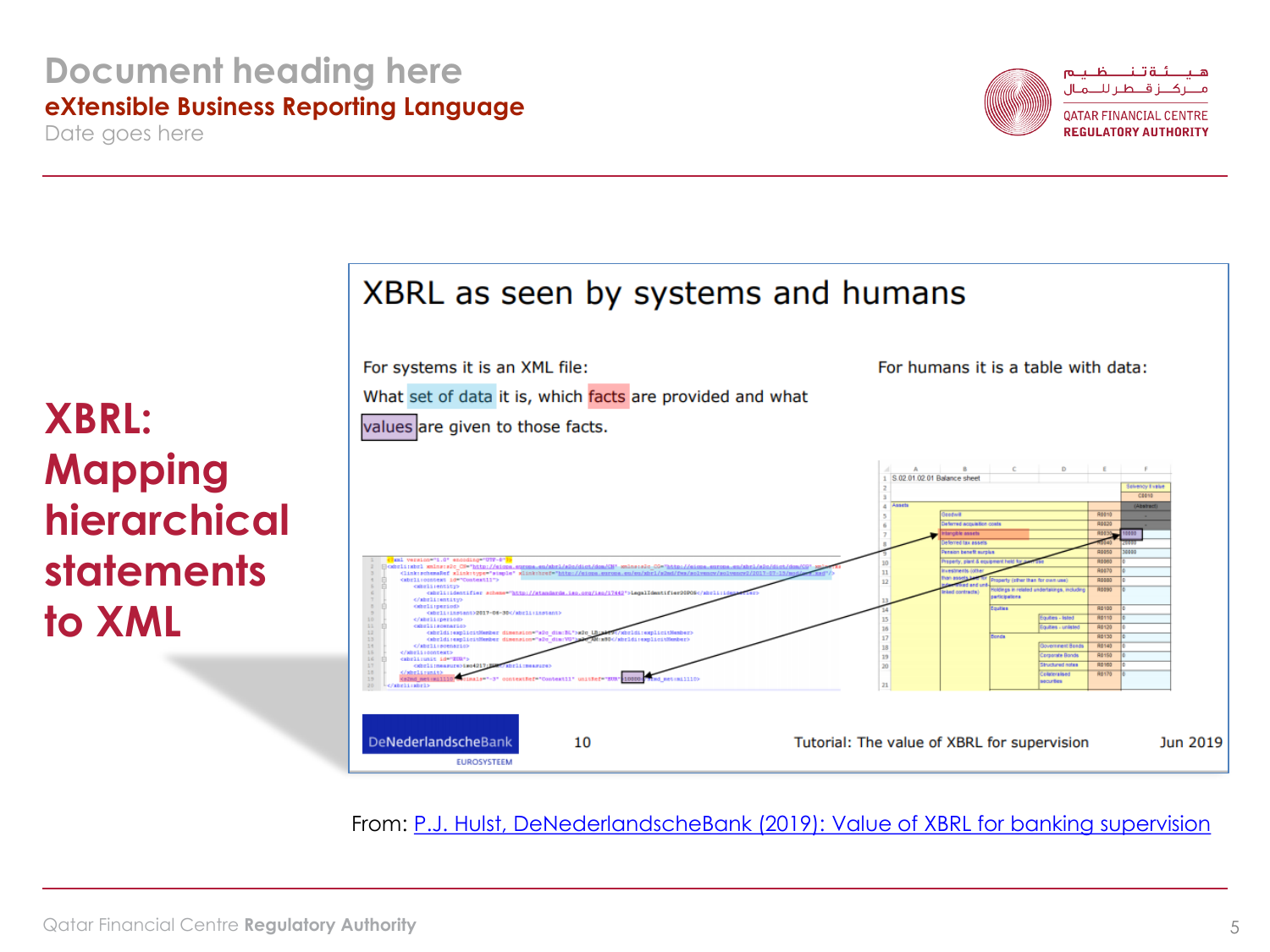### **Document heading here eXtensible Business Reporting Language**

Date goes here

**XBRL helps in** 

**dimensional** 

**capturing** 

**financial** 

**highly** 

**data**



لئةتناظليم المطالب

**QATAR FINANCIAL CENTRE REGULATORY AUTHORITY** 

## Example

From

Based on EB

**DeNe** 

Net c impai (over vear) *issue* in EM under amor only t condu

|                                      | Locations of activities:    | Portfolios:                       | <b>Impairment status:</b>                   | Time reference:                                            |          |
|--------------------------------------|-----------------------------|-----------------------------------|---------------------------------------------|------------------------------------------------------------|----------|
| regulation:                          | All / Not-applicable        | Total []                          | All / Not-applicable                        | Current period end                                         |          |
|                                      | <b>FU</b>                   | Fair value through profit or loss | Impaired                                    | Previous period end                                        |          |
| arrying amount of not yet            | Other than EU (             | Amortised cost                    | Unimpaired                                  | Current period                                             |          |
| red but already past due             | <b>Base terms:</b>          |                                   |                                             | Past due periods:                                          |          |
| 180 days but less than a             | Assets                      |                                   |                                             | All                                                        |          |
|                                      | Liabilities                 | <b>Base term</b>                  | <b>Assets</b>                               | $< 180$ days                                               |          |
| debt securities held,                | Equity<br>Off-balance sheet | Category:                         | <b>Debt</b> securities                      | $\geq 180$ days < 1 year                                   |          |
| d in EUR by MFIs located             | Exposures                   | Portfolio:                        | Amortised cost                              | $\geq 1$ year                                              |          |
| U with original maturity             |                             | <b>Amount type:</b>               | Carrying amount                             | <b>Original maturity:</b>                                  |          |
| one year, measured at                | Categories:                 | <b>Impairment status:</b>         | Unimpaired                                  | All                                                        |          |
| tised cost and relating              | Total (<br>Cash             | Past due period:                  | $\geq 180$ days < 1 year                    | $< 1$ year                                                 |          |
| to business activities               | Loans                       | <b>Original currency:</b>         | <b>EUR</b>                                  | $\geq 1$ year < 2 year                                     |          |
|                                      | Debt securities             | <b>Original maturity:</b>         | $< 1$ year                                  | $\geq$ 2 years                                             |          |
| iced in EU?                          | <b>Equity instruments</b>   | Counterparty sector:              | MFIs.                                       | <b>Counterparty sectors:</b>                               |          |
|                                      | Tangible and intangible     |                                   |                                             | All / Not-applicable                                       |          |
|                                      | Other than ()               | Counterparty residence:           | EMU                                         | MFIs                                                       |          |
|                                      | Amount types (metric):      | <b>Location of activity:</b>      | EU.                                         | MMFs                                                       |          |
|                                      | Carrying amount             | <b>Time reference:</b>            | Current period end                          | MFIs other than MMFs                                       |          |
|                                      | Gross carrying amount       |                                   |                                             | <b>Central Administration</b>                              |          |
|                                      | (Specific allowances)       |                                   |                                             | Other general government<br>Non-MFIs other than government |          |
|                                      | (Collective allowances)     |                                   |                                             |                                                            |          |
|                                      | <b>Original currencies:</b> |                                   |                                             | <b>Counterparty residences:</b>                            |          |
|                                      | All / Not-applicable        |                                   |                                             | All / Not-applicable                                       |          |
|                                      | <b>FUR</b>                  |                                   |                                             | <b>EMU</b>                                                 |          |
|                                      | Other than EUR              |                                   |                                             | Other than EMU ()                                          |          |
| A presentation, used with permission |                             |                                   |                                             |                                                            |          |
|                                      |                             |                                   |                                             |                                                            |          |
|                                      |                             |                                   |                                             |                                                            |          |
| derlandscheBank<br>13                |                             |                                   | Tutorial: The value of XBRL for supervision |                                                            | Jun 2019 |
| <b>EUROSYSTEEM</b>                   |                             |                                   |                                             |                                                            |          |

From: P.J. Hulst, DeNederlandscheBank [\(2019\): Value of XBRL for banking supervision](http://2019.eurofiling.info/wp-content/uploads/2019-06-19_PaulHulst_DNB.pdf)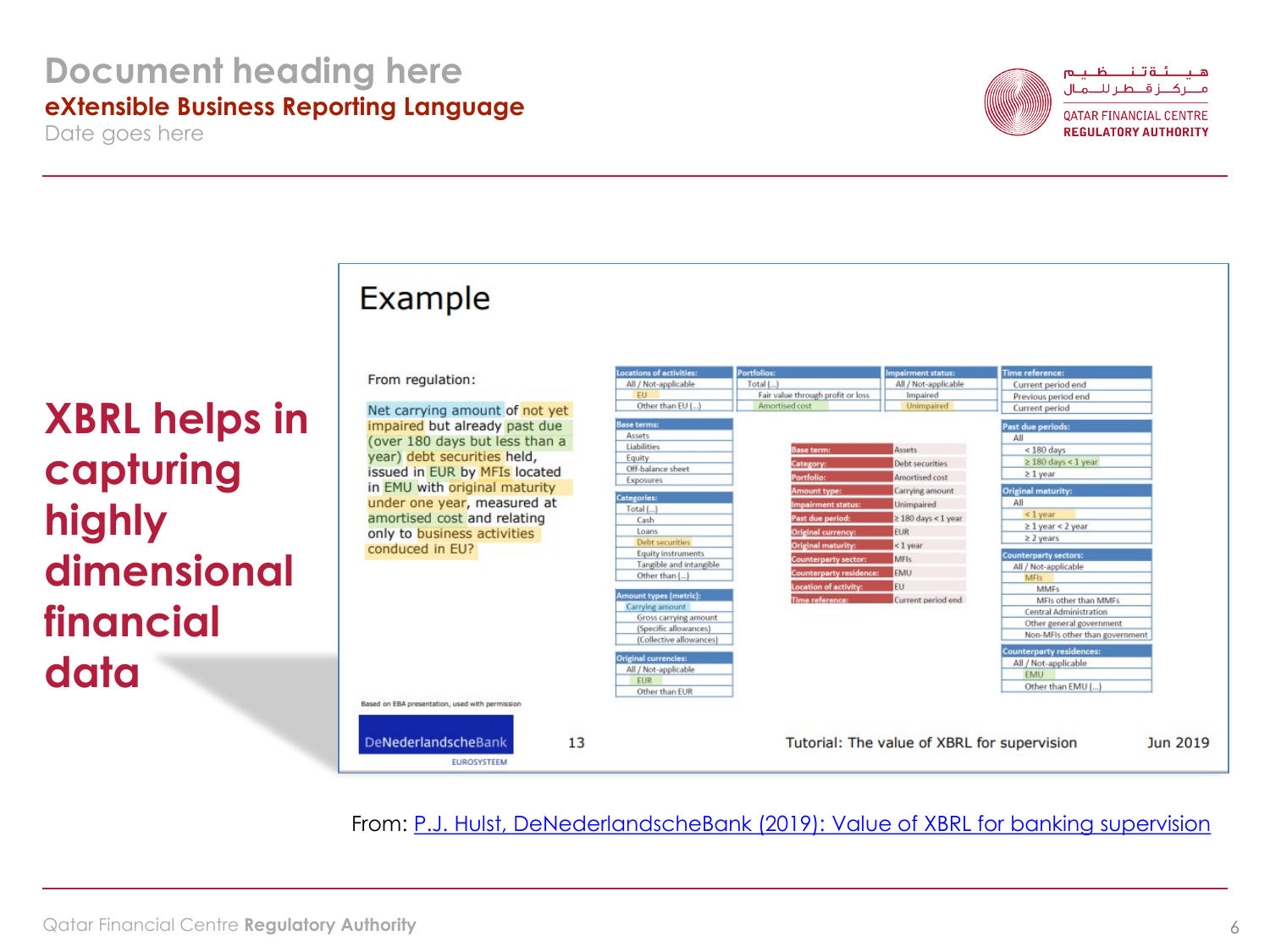

- Calculated **CYTD out of FYTD**
- Interpolated and extrapolated **quarterly data into monthly estimates**
- Calculated **rolling 12 month values** for all variables (sum for flows, mean for stocks) for easy construction of financial ratios
- Created a **descriptive note** of all estimations and present it to users as alongside the values
- Presented users with **dimension and primary element hierarchies** for better navigation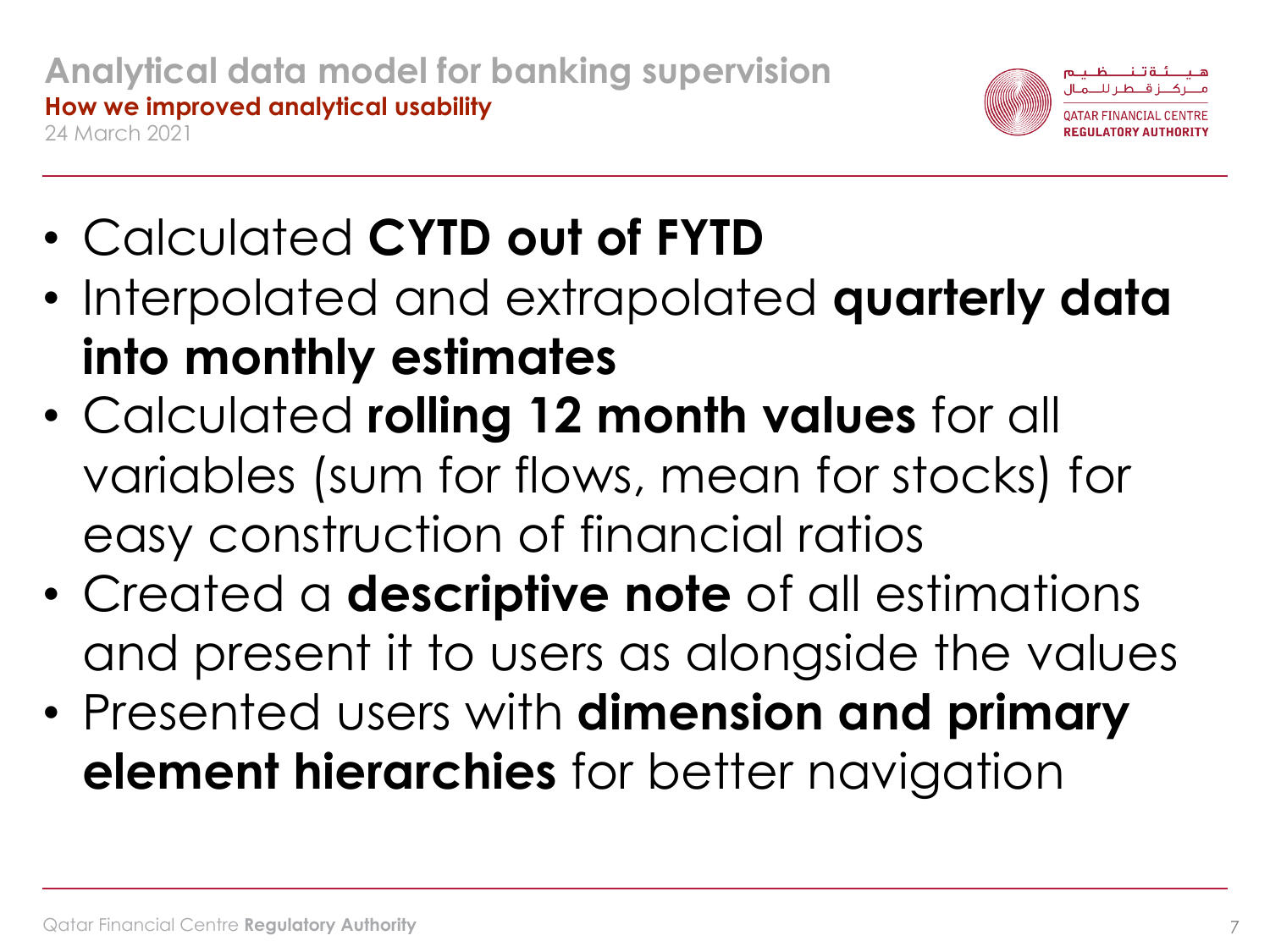



QATAR FINANCIAL CENTRE **REGULATORY AUTHORITY** 

# DEMO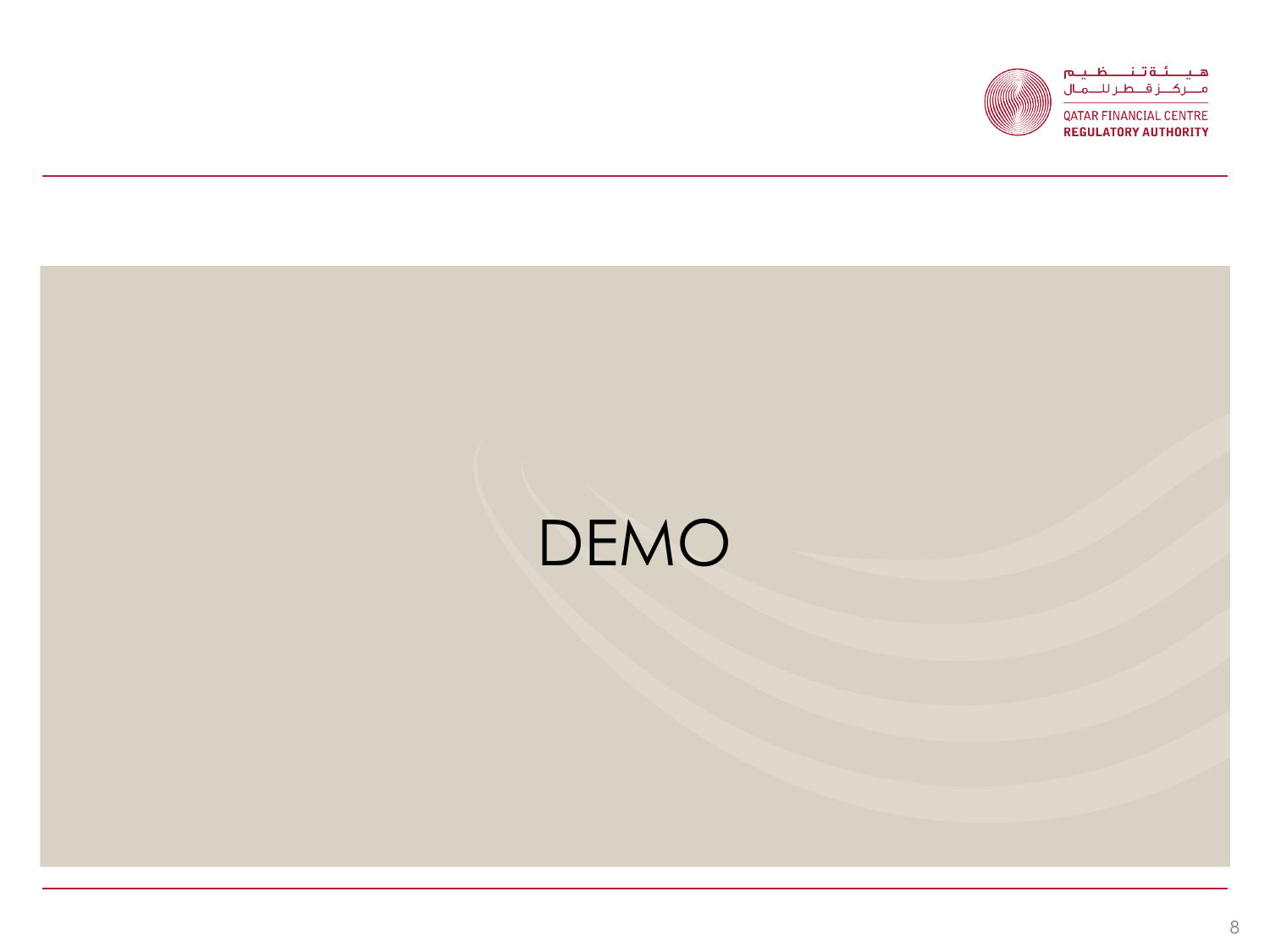

- Development process was **organic**, started with a vision of how should it **feel** to use the data
- This would have been **challenging to deliver in a project setting** in a reasonable time and cost
- **Further experimentation** can be performed continuosly on the side
- The workflow is its own, **exact and complete documentation**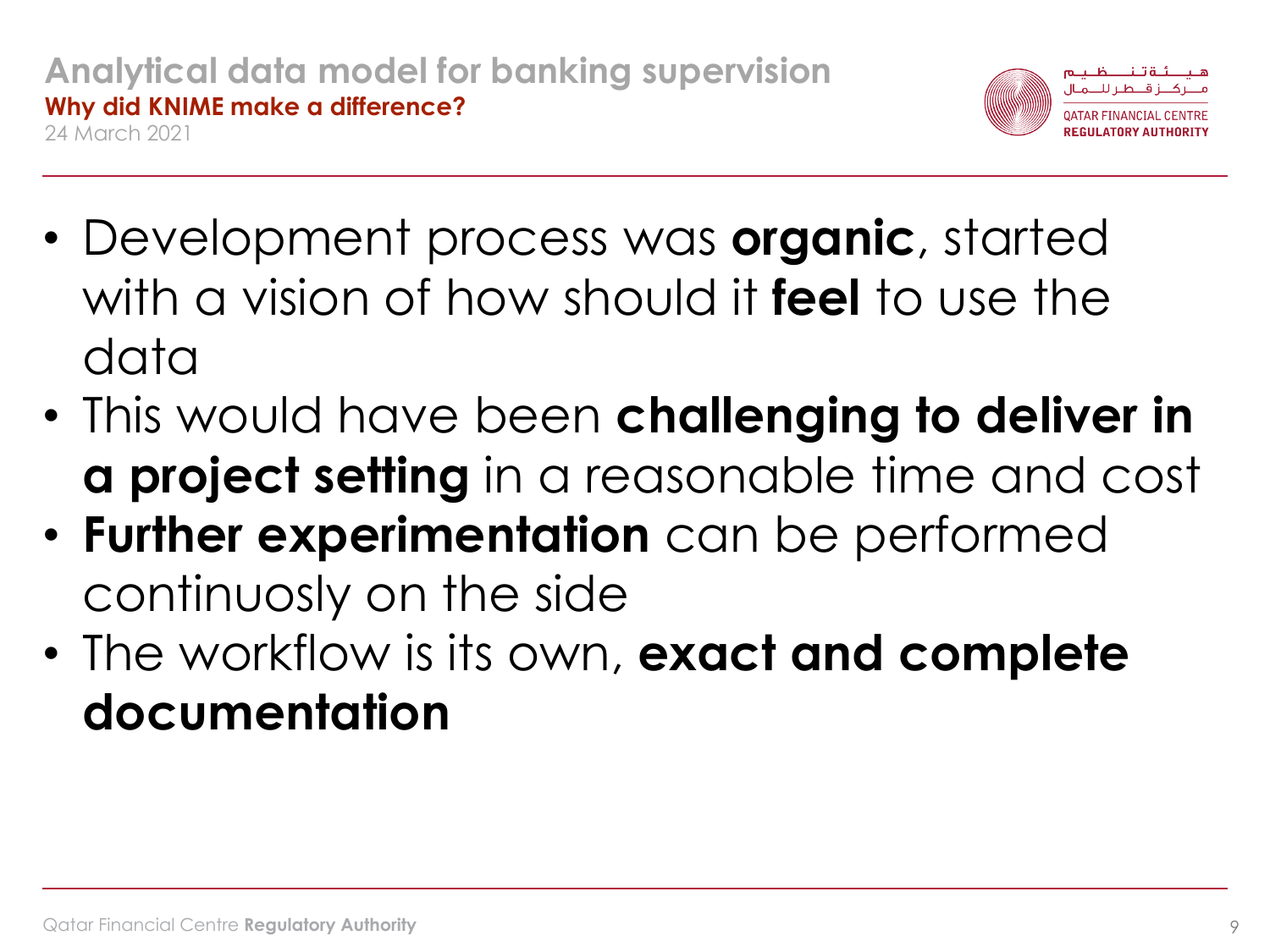

**QATAR FINANCIAL CENTRE REGULATORY AUTHORITY** 

# p.korhonen@qfcra.com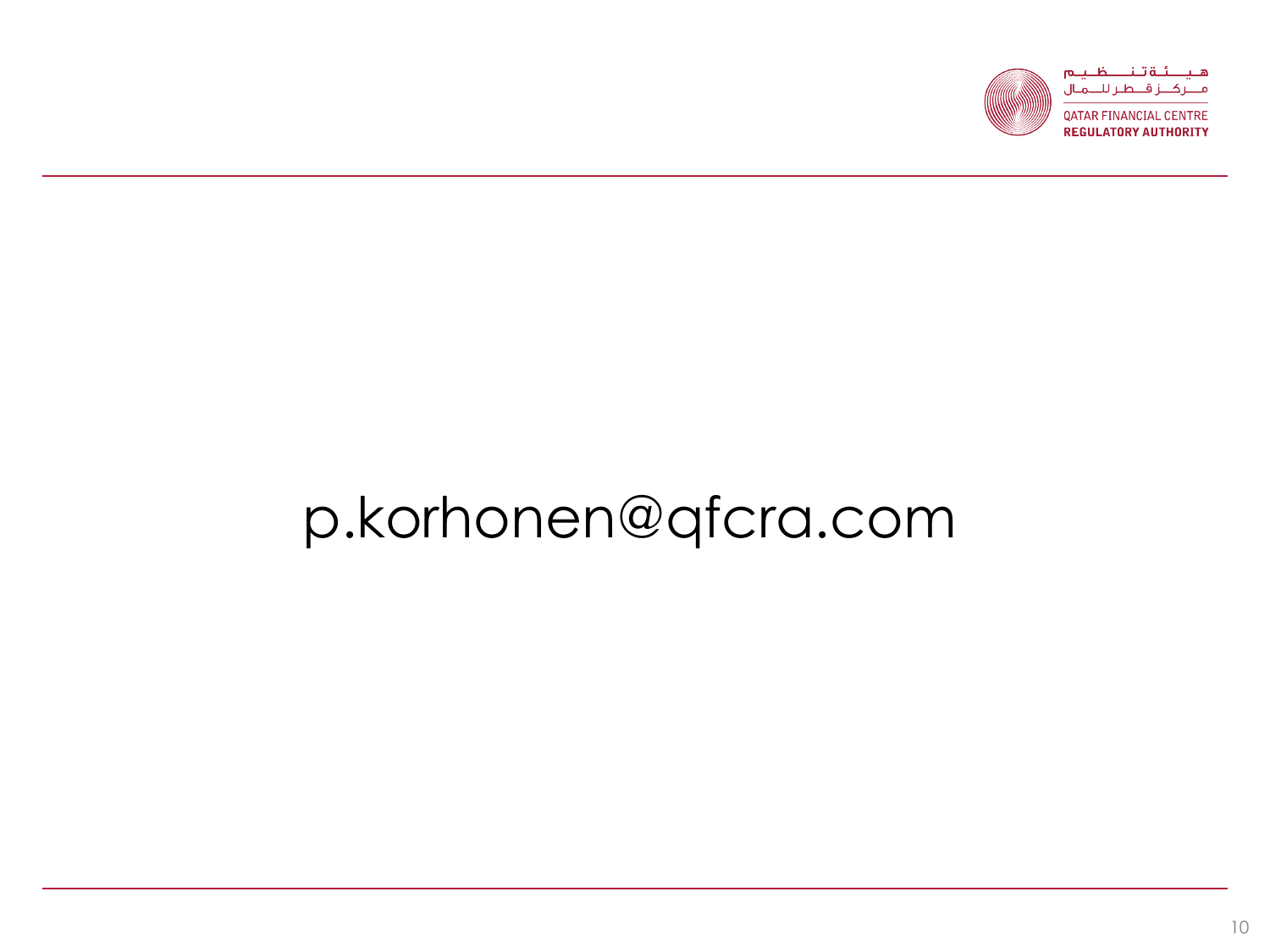#### **Analytical data model for banking supervision Harmonising financial years** 24 March 2021



**QATAR FINANCIAL REGULATORY AUTHORITY** 

- Fortunately, all firms' financial year ends are also quarter-ends the year ended 4 April 2020
- Further, the issue exists only for FYTD
- Formula:

$$
CYTD = \begin{cases} FYTD - FYTD_{YE-1}, \\ FYTD + FY(-1) - FYTD_{YE-1}, \end{cases}
$$

when FY started last year  $when FY started this year$